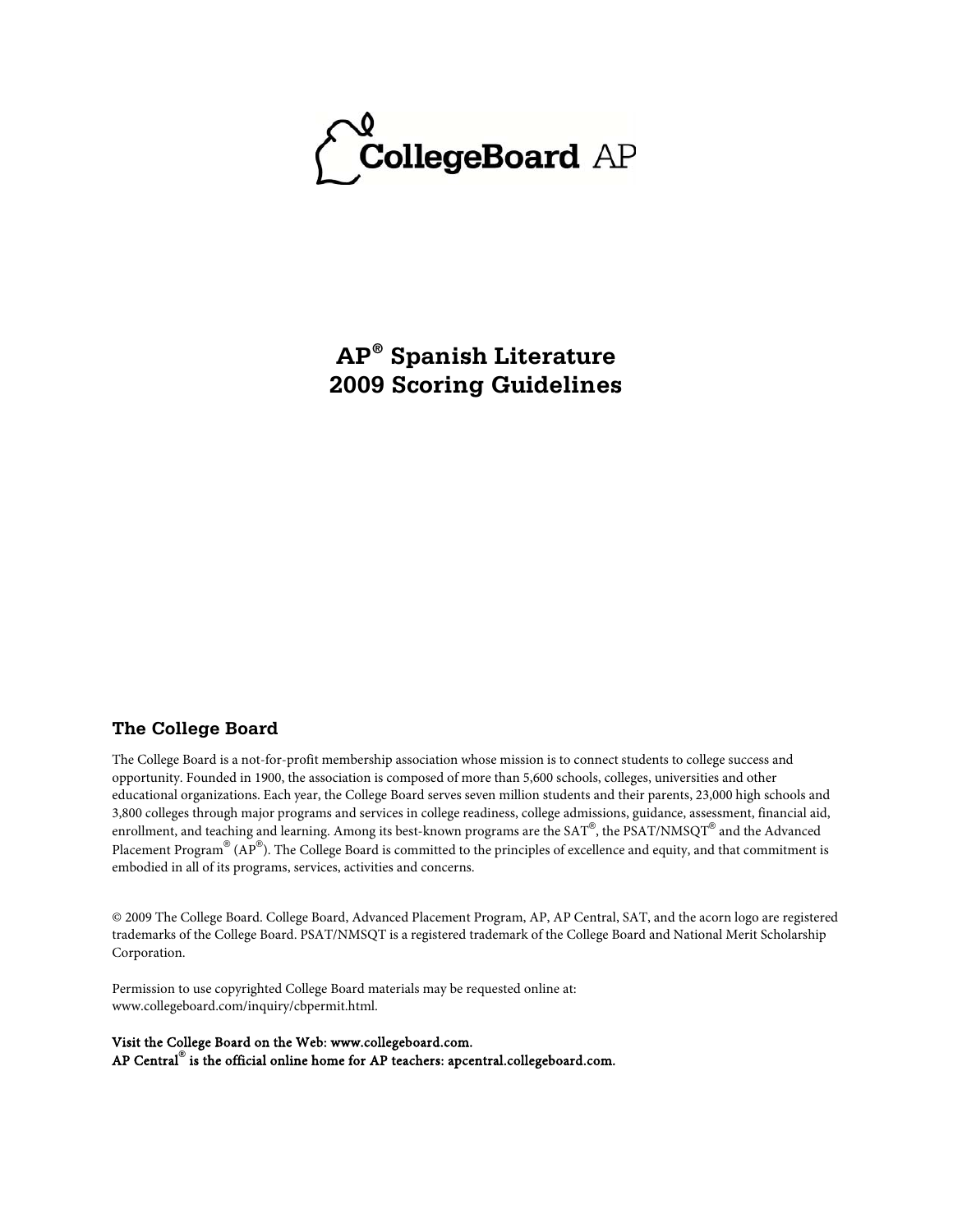# **Language Usage**

The AP Spanish Literature Exam tests the ability of students to write well-organized essays in correct and idiomatic Spanish. These scoring guidelines assess **the degree to which language usage effectively supports an appropriate response to the question.** All the criteria listed below should be taken into account in categorizing the student's command of the written language as related to each literature question.

### **5 Very Good Command**

- Infrequent, random errors in grammatical structures.
- Varied and accurate use of vocabulary.
- Control of the conventions of the written language (spelling, accents, punctuation, paragraphing, etc.).

# **4 Good Command**

- Some errors in grammatical structures; however, these do not detract from the overall readability of the essay/response.
- Appropriate use of vocabulary.
- Conventions of the written language are generally correct (spelling, accents, punctuation, paragraphing, etc.).

### **3 Adequate Command**

- Frequent grammatical errors, but essay/response is comprehensible.
- Limited vocabulary.
- May have numerous errors in spelling and other conventions of the written language.

#### **2 Weak Command**

- Serious grammatical errors that force a sympathetic reader to supply inferences.
- Very limited and/or repetitive vocabulary.
- Pervasive errors in the conventions of the written language.

# **1 Inadequate Command**

- Constant grammatical errors that render comprehension difficult.
- Insufficient vocabulary.
- Lack of control of the conventions of the written language.

#### **0 No Credit**

• Unintelligible, written in English, or off task.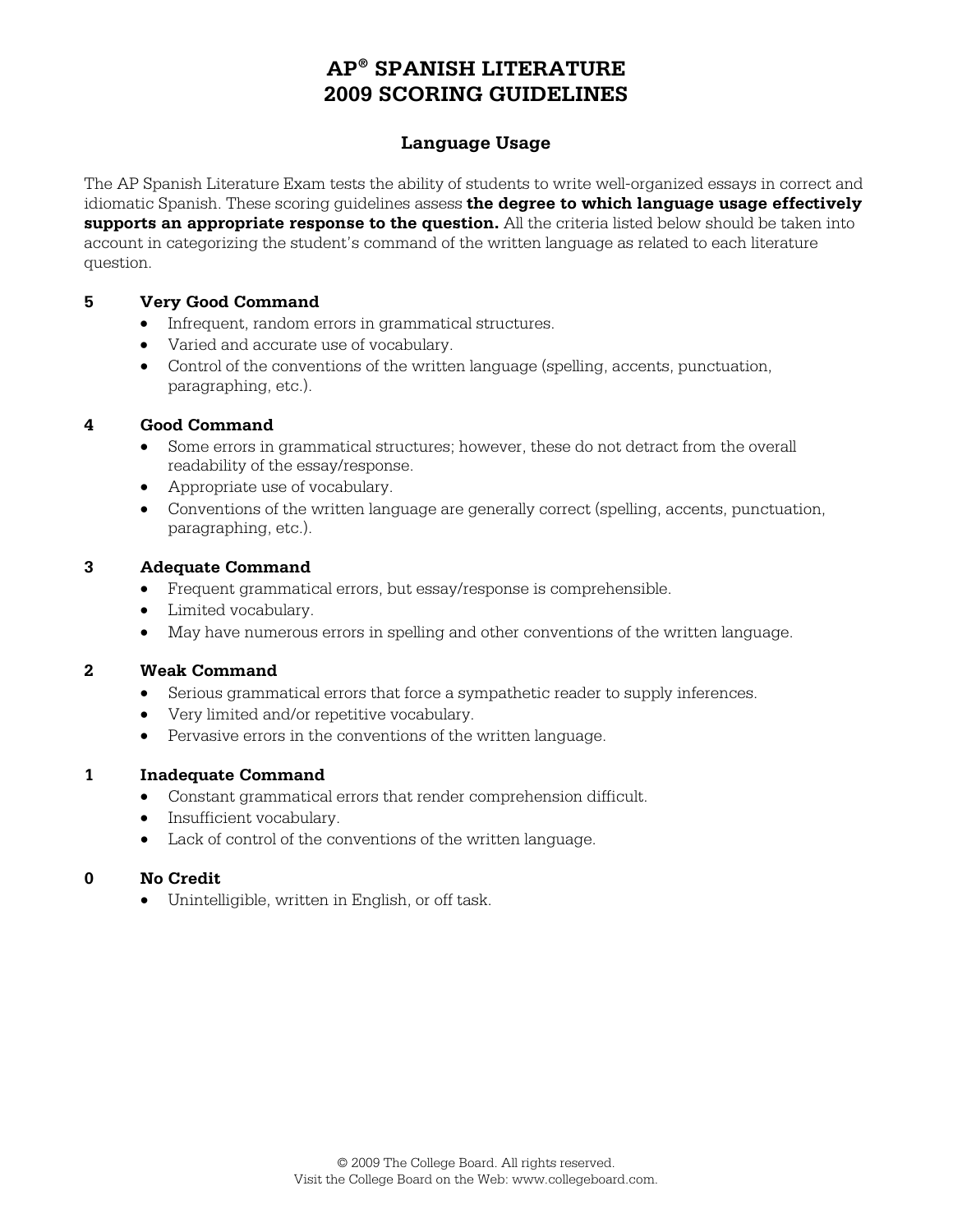# **Question 1: Poetry Analysis**

### **9 Demonstrates Superiority**

- A very well-developed essay that clearly and thoroughly **analyzes** the vision of *la higuera*  presented in the poem.
- Accurately discusses how poetic language and devices are used in the poem to communicate this vision.
- Commentary is supported with specific textual references.
- Demonstrates insight; may show originality.
- Virtually no irrelevant or erroneous information.
- Reader has no doubt that the student possesses an insightful understanding of the poem and the question.

### **7–8 Demonstrates Competence**

- A well-developed essay that **analyzes** the vision of *la higuera* presented in the poem.
- Textual analysis outweighs description and paraphrasing.
- Discusses how poetic language and devices are used in the poem to communicate this vision.
- Commentary is supported with specific textual references.
- The reader may have to make some inferences because the essay is not always sufficiently explicit.
- May contain some errors, but these do not undermine the overall quality of the essay.
- The essay must include some treatment of the poetic language and devices used in the poem to merit a score of 7.

# **5–6 Suggests Competence**

- Student basically understands the question and the poem, but the essay is not well focused or developed.
- Description and paraphrasing outweigh textual analysis.
- Erroneous and/or repetitive statements may intrude and weaken the overall quality of the essay.
- May require significant inferences because the response is not always explicit.
- An essay that does not address poetic language and devices must be good to merit a score of 5.

---------------------------------------------------------------------------------------------------------------------------------------

# **3–4 Suggests Lack of Competence**

- Essay is so general as to suggest that the student has not adequately understood the question and/or the poem.
- Poorly organized essay; focus wanders; comments are sketchy.
- May consist almost entirely of paraphrasing.
- Irrelevant statements may predominate.
- May contain major errors of interpretation that detract from the overall quality of the essay.

# **1–2 Demonstrates Lack of Competence**

- Essay demonstrates that the student has not understood the question and/or the poem.
- Essay lacks organization or is chaotic.
- Examples are inappropriate or incorrect.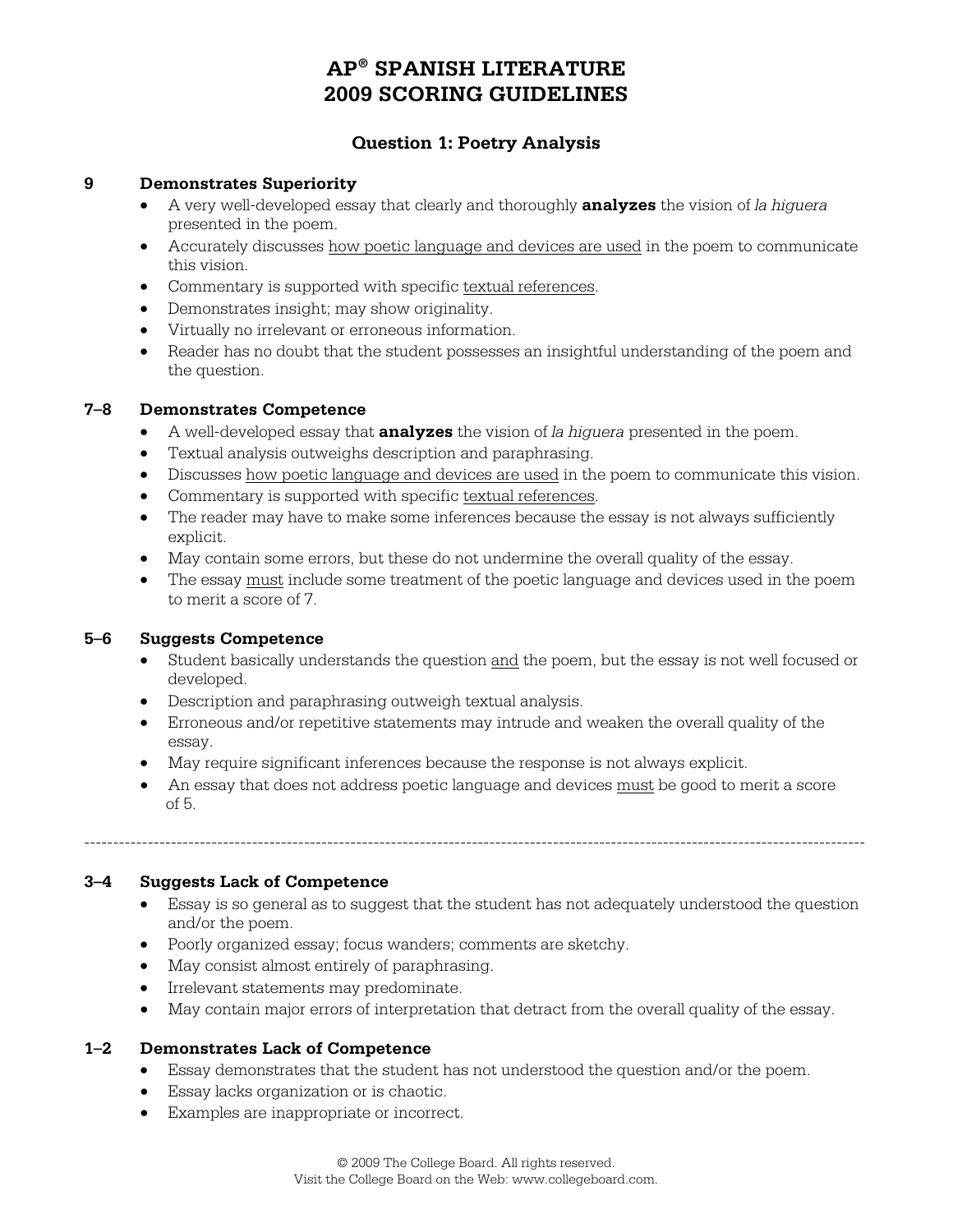# **Question 1: Poetry Analysis (continued)**

#### **0 No Credit**

• Blank page; OR mere restatement of the question; OR response is so brief or so poorly written as to be meaningless; OR response is written in English; OR response is completely off task (obscenity, nonsense poetry, drawings, letter to the reader, etc.).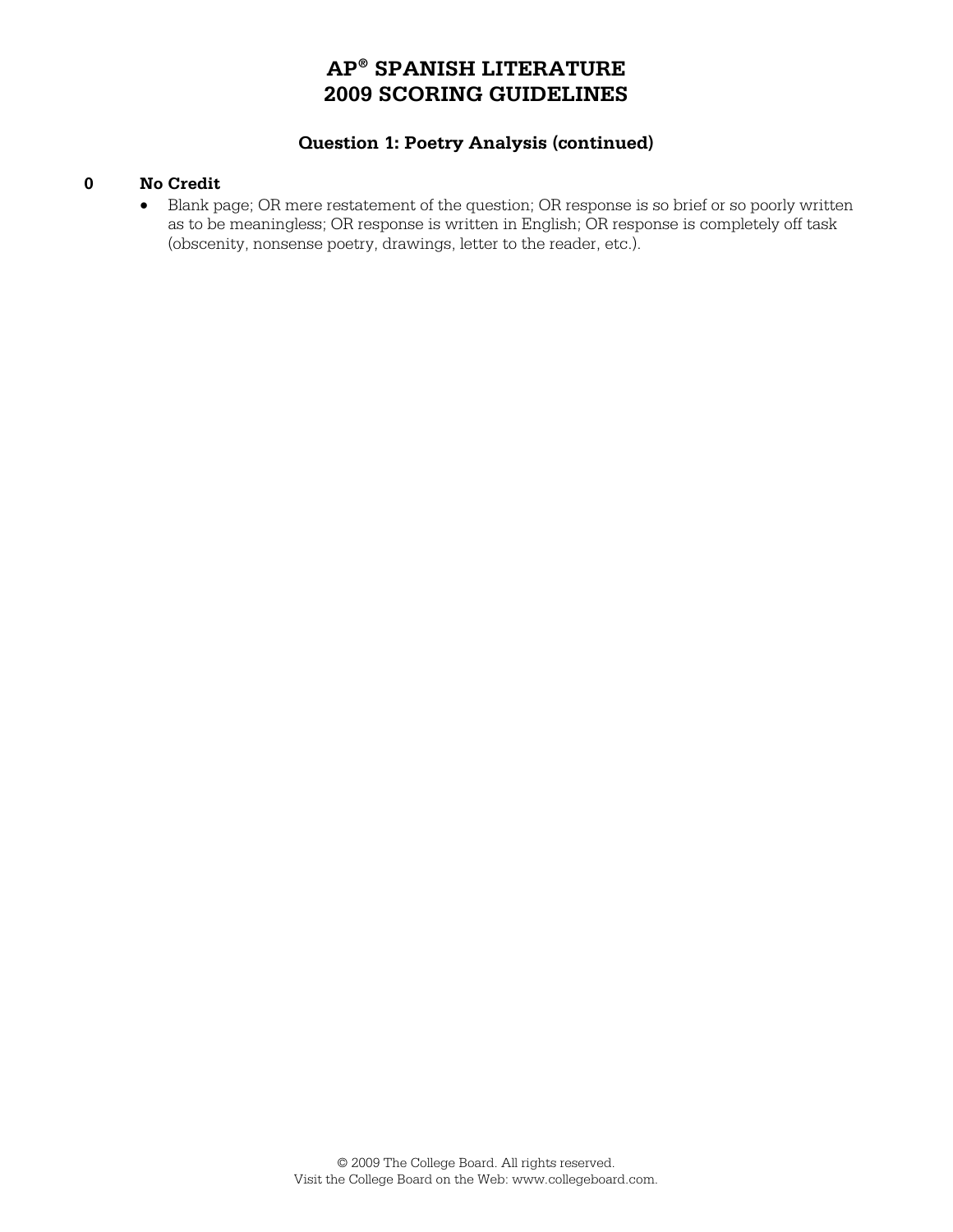# **Question 2: Thematic Analysis**

#### **9 Demonstrates Superiority**

- A very well-developed essay that convincingly and explicitly **analyzes** how a specific event transforms one or more persons in the work selected.
- Analyzes appropriate examples from the chosen work to support the response.
- Demonstrates insight; may show originality.
- Virtually no irrelevant or erroneous information.
- Reveals an exceptional understanding of the theme of transformation in the chosen work.

#### **7–8 Demonstrates Competence**

- A well-developed essay that convincingly **analyzes** how a specific event transforms one or more persons in the work selected.
- Analysis predominates; any plot summary or description serves to support the analysis.
- Provides appropriate examples from the chosen work to support the response.
- May reveal some insight or originality.
- The reader may need to make some inferences because the response is not always sufficiently explicit.
- May contain some erroneous information, but this does not significantly affect the overall quality of the essay.

#### **5–6 Suggests Competence**

- Attempts to analyze how a specific event transforms one or more persons in the work selected, but commentary is relatively superficial.
- Plot summary predominates.
- Student basically understands the question and the work, but the essay is not always well focused or sufficiently developed.
- May contain errors of fact or interpretation that detract from the overall quality of the essay.

---------------------------------------------------------------------------------------------------------------------------------------

• May require significant inferences because the response is not always explicit.

# **3–4 Suggests Lack of Competence**

- Essay suggests that the student has not adequately understood the question and/or the work.
- Essay is poorly organized; focus wanders; comments are sketchy.
- May consist almost entirely of plot summary.
- Irrelevant comments may predominate.
- Possibly a prepared overview of the work or the author with limited connection to the question.
- May contain major errors that weaken the overall quality of the essay.

#### **1–2 Demonstrates Lack of Competence**

- Essay demonstrates a lack of understanding of the question and/or the chosen work.
- Essay lacks organization or is chaotic.
- Examples are inappropriate or incorrect; OR absence of examples.
- Demonstrates unfamiliarity with the chosen work.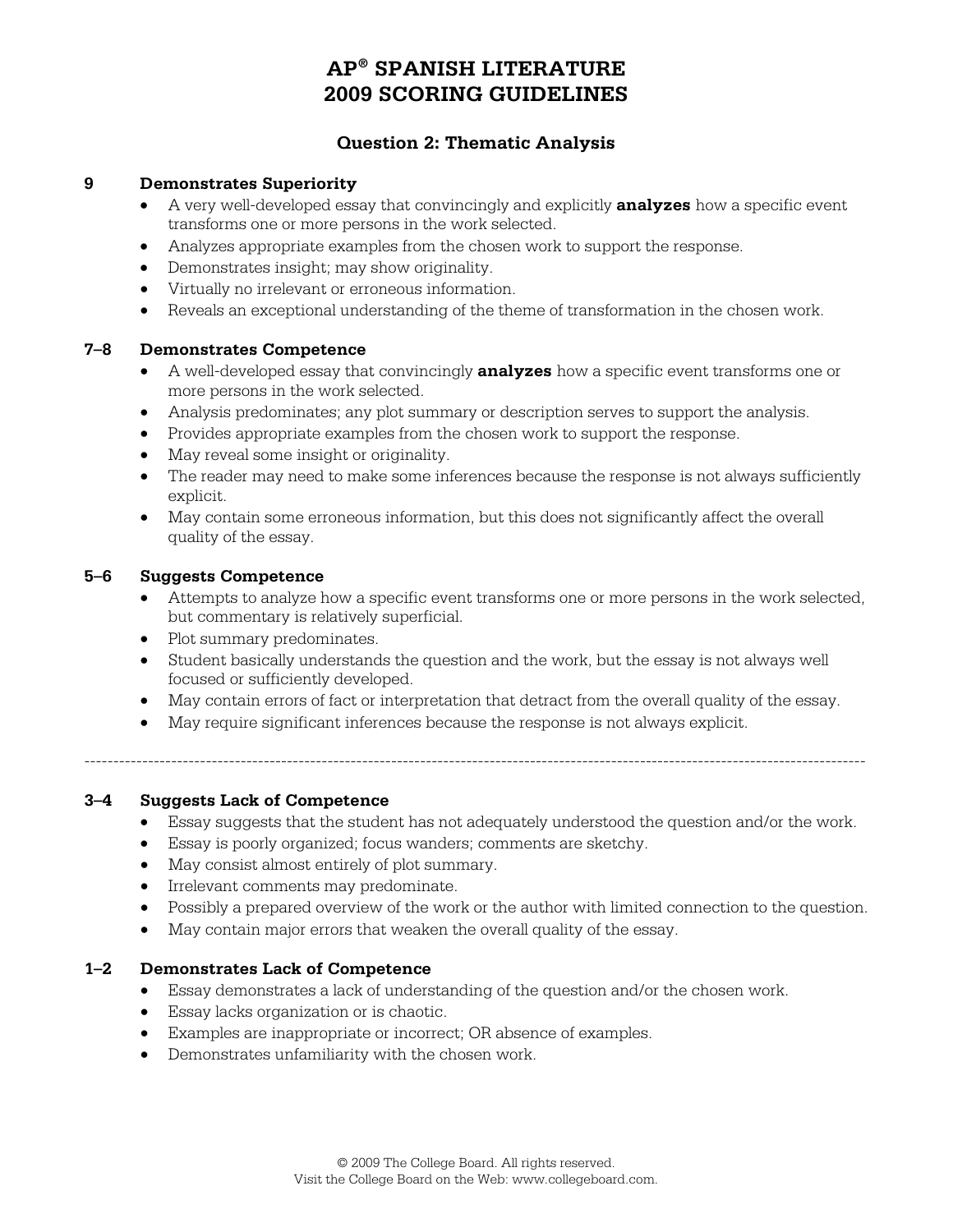# **Question 2: Thematic Analysis (continued)**

### **0 No Credit**

• Blank page; OR mere restatement of the question; OR response is so brief or so poorly written as to be meaningless; OR response is written in English; OR response is completely off task (obscenity, nonsense poetry, drawings, letter to the reader, etc.).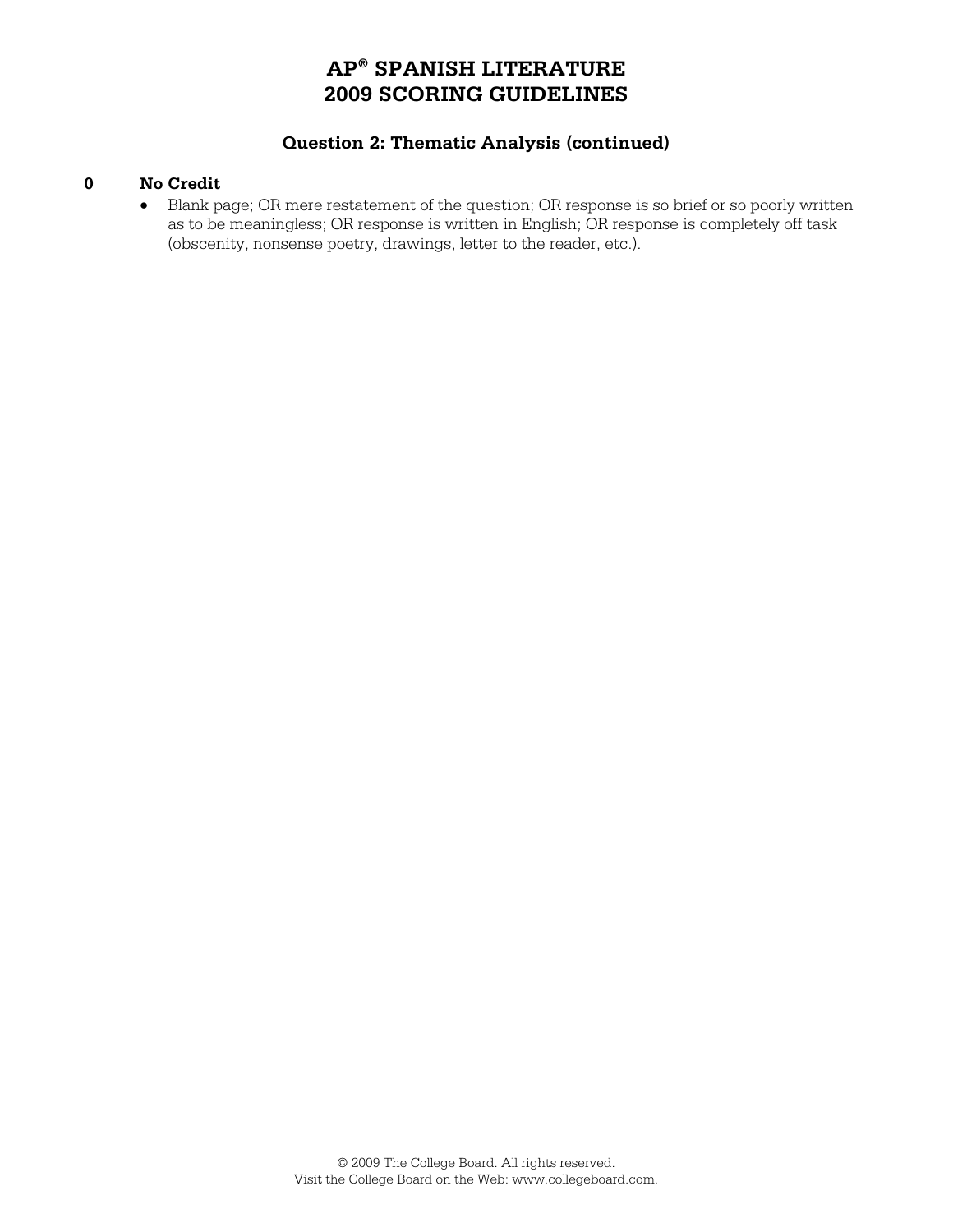# **Question 3: Text Analysis**

#### **9 Demonstrates Superiority**

- A very well-developed essay that clearly and thoroughly **analyzes** how the ideas in the quotation are reflected in García Lorca's *La casa de Bernarda Alba.*
- Integrates appropriate examples from *La casa de Bernarda Alba* into the essay.
- Demonstrates insight; may show originality.
- Virtually no irrelevant or erroneous information.
- Reveals an exceptional understanding of the relevance of the ideas in the quotation to *La casa de Bernarda Alba.*

### **7–8 Demonstrates Competence**

- A well-developed essay that **analyzes** how the ideas in the quotation are reflected in *La casa de Bernarda Alba*.
- Provides appropriate examples from the text.
- May reveal some insight or originality.
- Analysis outweighs description or enumeration; any plot summary serves to illustrate how the ideas in the quotation are reflected in *La casa de Bernarda Alba*.
- The reader may need to make occasional inferences because the response is not always sufficiently explicit.
- May contain some erroneous information, but this does not detract from the overall quality of the essay.
- The essay must **analyze** how two or more ideas from the quotation are reflected in *La casa de Bernarda Alba*.

# **5–6 Suggests Competence**

- Plot summary outweighs analysis; relatively superficial commentary.
- Student essentially understands the question, the quotation, and *La casa de Bernarda Alba*, but the essay is not well focused or sufficiently developed.
- May contain errors of fact or interpretation that detract from the overall quality of the essay.
- May require significant inferences because the response is not always explicit.
- If the student analyzes how only one idea from the quotation is reflected in *La casa de Bernarda Alba*, the discussion must be good to merit a score of 5.

---------------------------------------------------------------------------------------------------------------------------------------

# **3–4 Suggests Lack of Competence**

- Essay is so general as to suggest that the student has not adequately understood the quotation or *La casa de Bernarda Alba* and is unable to deal competently with the question.
- Poorly organized essay; focus wanders; comments are sketchy.
- May consist almost entirely of plot summary with little or no connection to the question and/or the quotation.
- Irrelevant comments may predominate.
- Possibly a prepared overview of *La casa de Bernarda Alba* or García Lorca with limited connection to the quotation.
- May contain major errors that undermine the overall quality of the essay.